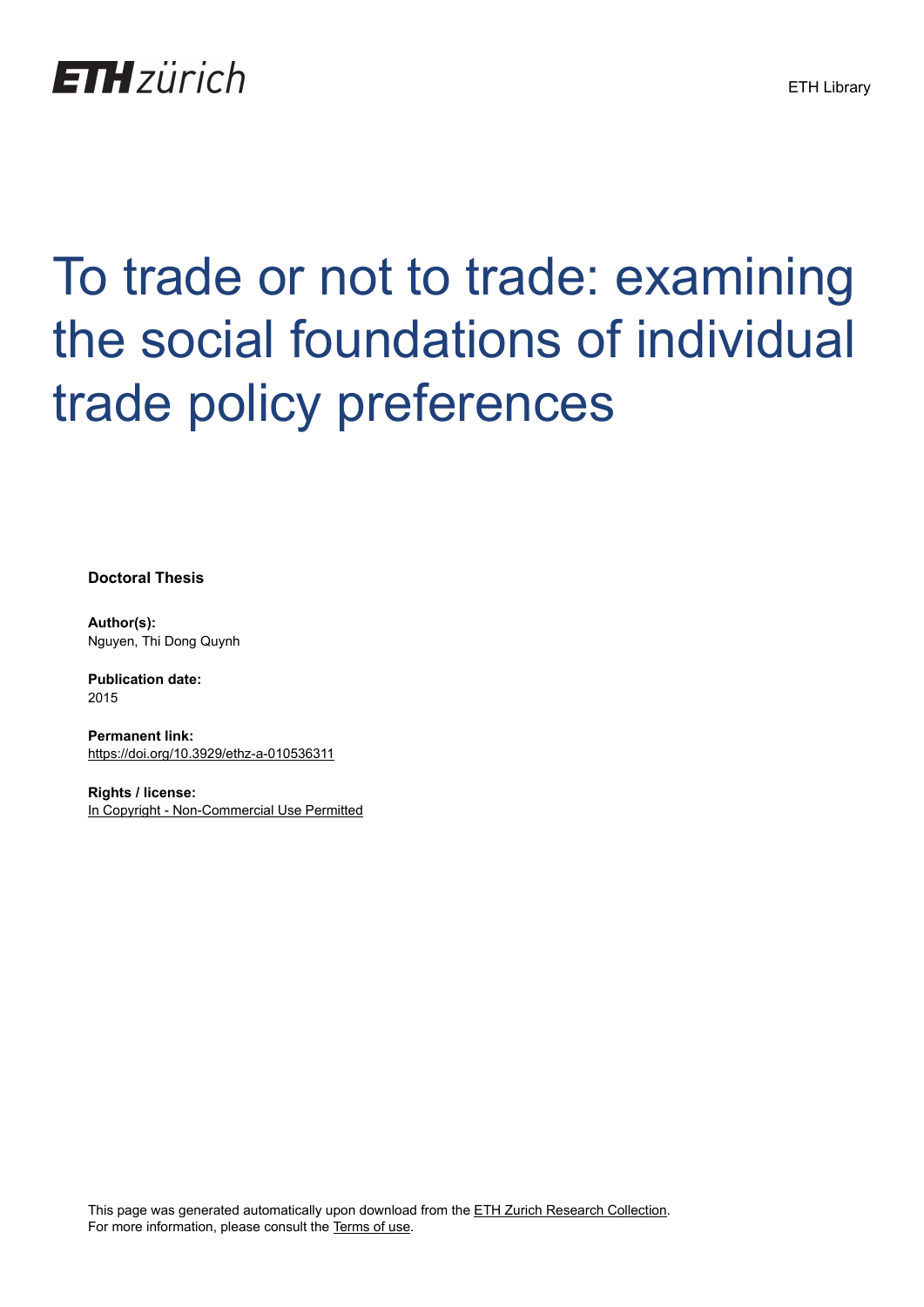#### DISS. ETH NO. 22739

## **TO TRADE OR NOT TO TRADE: EXAMINING THE SOCIAL FOUNDATIONS OF INDIVIDUAL TRADE POLICY PREFERENCES**

A thesis submitted to attain the degree of

## DOCTOR OF SCIENCES of ETH ZURICH

(Dr. sc. ETH Zurich)

presented by

#### THI DONG QUYNH NGUYEN

### MSc ETH in Comparative and International Studies, ETH Zurich

born on 12.11.1987

citizen of Germany

accepted on the recommendation of

Prof. Dr. Thomas Bernauer Prof. Dr. Dennis Quinn Prof. Dr. Manfred Elsig

2015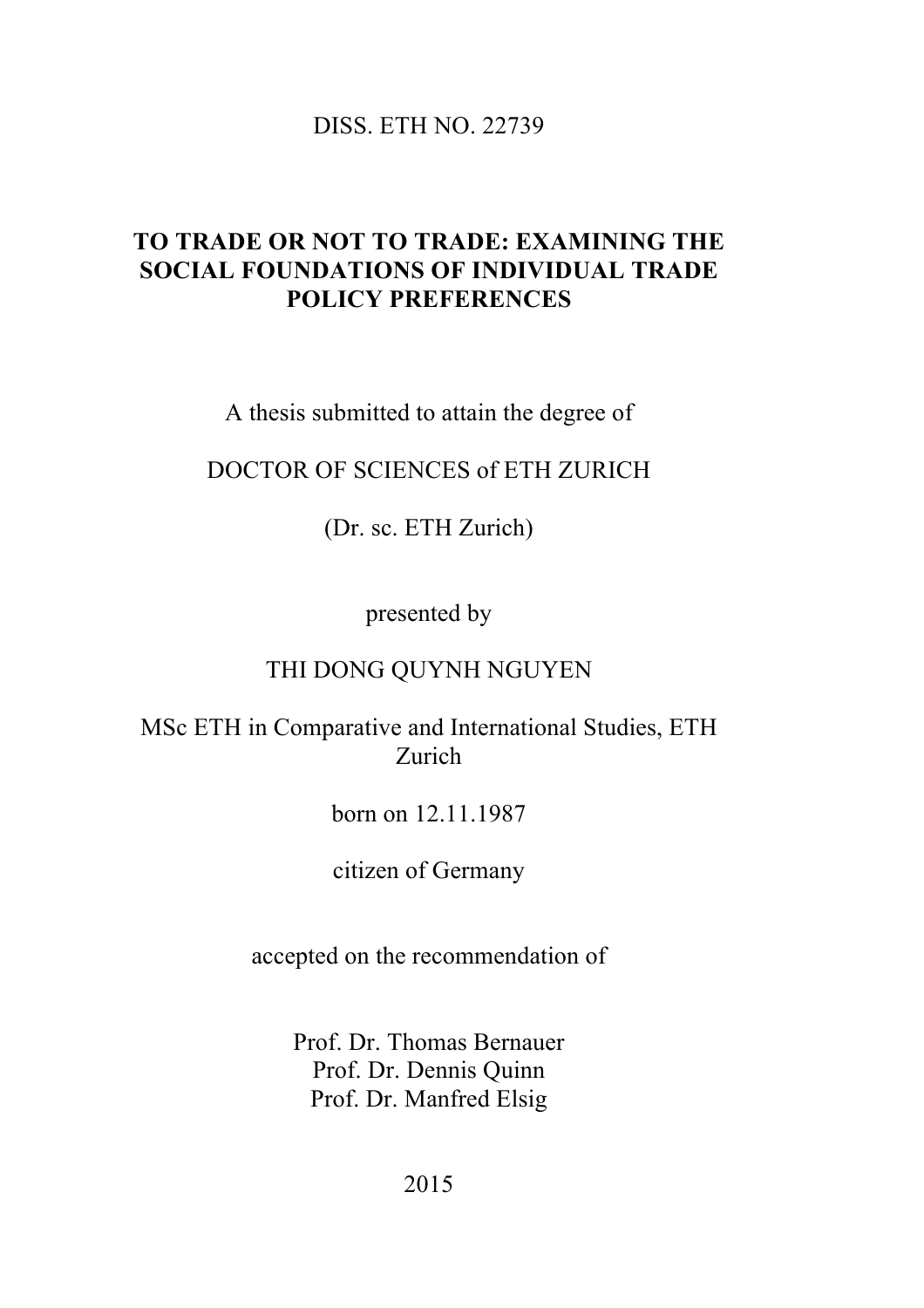#### **Abstract**

As negotiations for the Transatlantic Trade and Investment Partnership between the United States and the European Union move forward, a myriad of interest groups have launched campaigns for and against this trade agreement. Even though each campaign carries a different message, they have one common goal: To persuade public opinion in favor of their group's cause. The mobilization of public opinion is a powerful tool to influence policymakers. As numerous protests and movements around the free trade debate show, popular support for or against international trade can have considerable impact on trade policy decisions. Thus, the question of which factors determine individual trade preferences has established itself as a central area of inquiry in the political economy literature.

This dissertation contributes to the current literature by analyzing the microlevel foundations of trade policy from different angles, focusing on two, closely related questions. The first is whether trade attitudes mirror individuals' evaluation of trade's impact on their personal material welfare or their assessment of trade's effects on their country as a whole. The second question focuses on the nature of the costs and benefits of international trade, exploring the extent to which non-material considerations play a role in individuals' trade preference formation in contrast to the standard approach of conceptualizing international trade effects exclusively in terms of material gains and losses.

Within this framework, the present dissertation puts forth four individual papers, each tackling a different theoretical or empirical puzzle. First, does social trust have a positive impact on public support for international trade? Second, are people with stronger environmental concerns more protectionist? Third, how does a person's attitude towards inequality condition her trade policy preferences? And finally, how do subjective perceptions of individuals' personal economic conditions relative to the country's overall economic performance affect people's attitude towards international trade?

The theoretical arguments from each chapter are tested using survey analyses and survey experiments. The analysis undertaken in Chapter 1 provides the first experimental test of the impact of social trust on individuals' attitude towards international trade by combining an interactive game experiment in a natural field setting with a survey. The empirical strategy employed to test the impact of individuals' environmental concern on trade policy preferences in Chapter 2, consists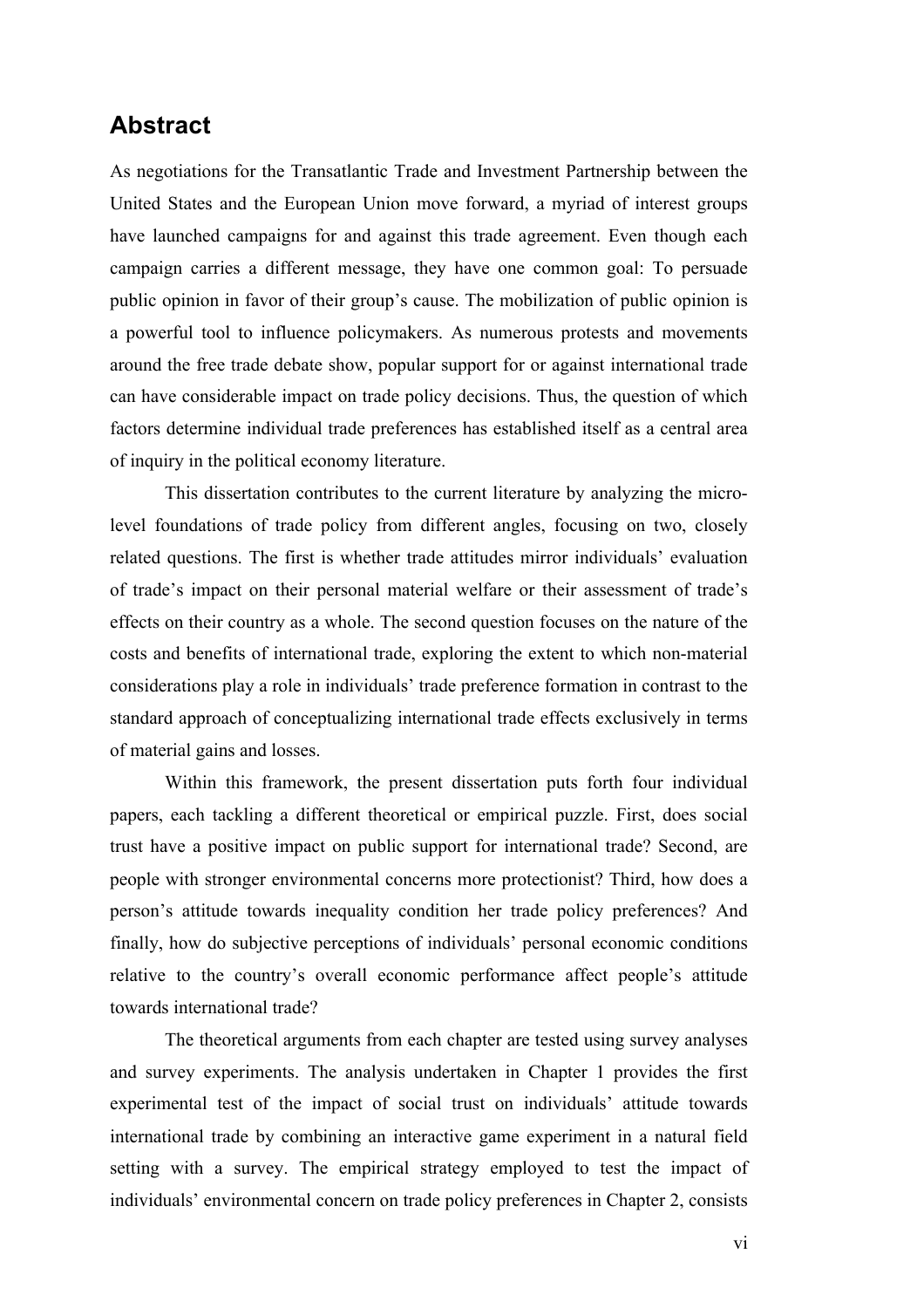of a combination of surveys and conjoint experiments in Costa Rica, Nicaragua and Vietnam. Chapter 3 analyzes the relationship between individuals' attitude towards inequality and their support for trade restrictions based on time series survey data from the American National Election Studies (ANES) and a survey experiment. Finally, testing the association between individuals' perception of their economic condition relative to others in society and their trade policy preferences Chapter 4 employs observational data from the American National Election Studies (ANES) for multiple survey rounds (1992 to 2012). To examine the conditional effect of issue salience of trade policy on the relationship between individuals' perception of economic outcomes and trade attitudes this chapter also employs media coverage data measuring the level of media attention to trade policy.

Overall, the findings from the individual chapters highlight the importance of a broader understanding of *how* individuals perceive and process the effects of international trade. First, instead of reviewing the costs and benefits of trade exclusively in monetary terms, other forms of trade burdens such as social costs can enter individuals' cost-benefit analyses. Second, expanding the concept of perceived costs of international trade shifts the focus from individual gains and losses to collective implications of trade liberalization. In other words, individual trade preferences do not simply reflect concerns over personal outcomes but also include concerns about how changes in trade policy affect certain segments of society or the country as a whole. In addition, other factors including individual personality traits or issue salience of trade policy (and thus availability of information about trade issues) are found to have an impact on the way individuals evaluate the outcomes of international trade.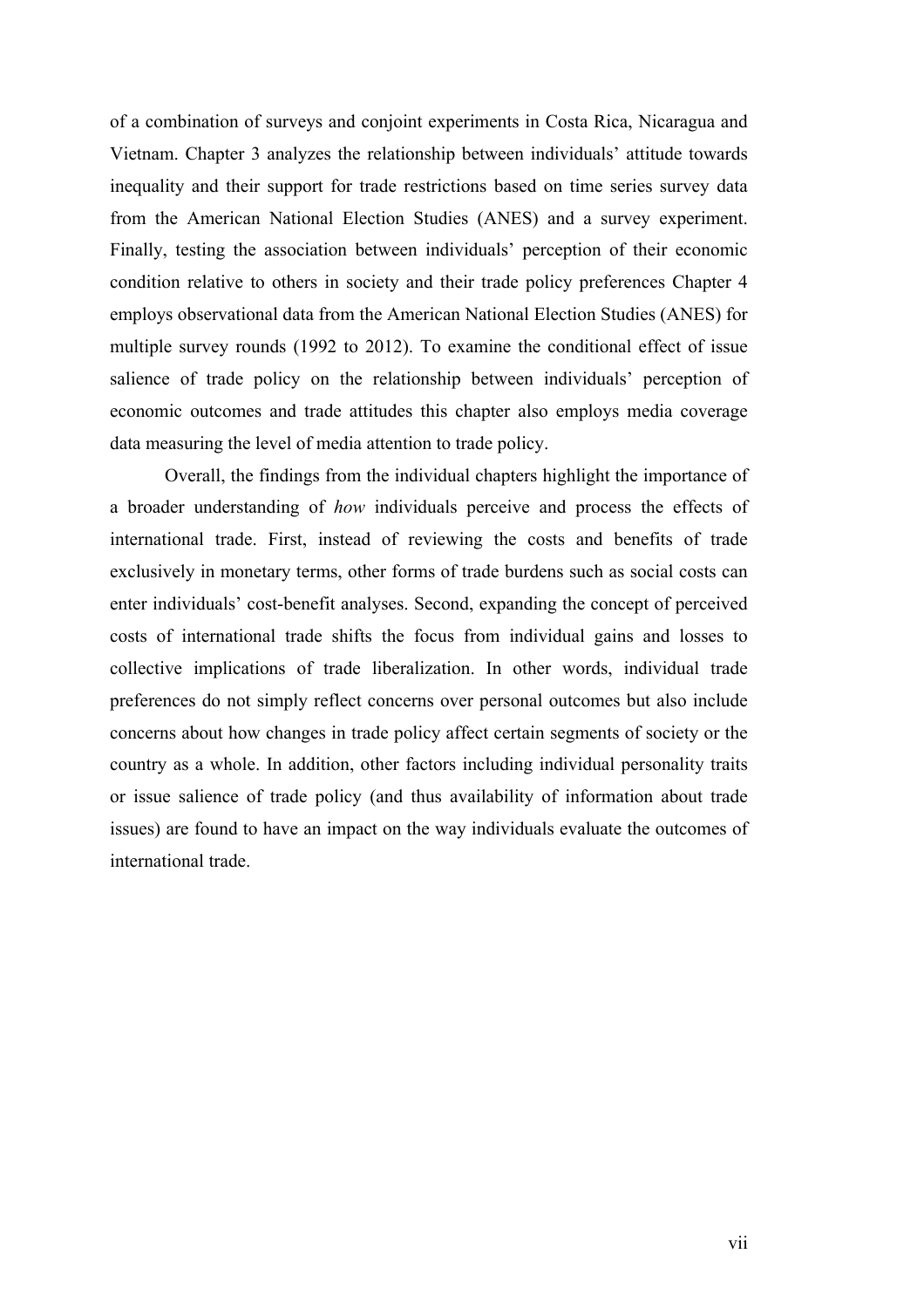#### **Zusammenfassung**

Im Zuge der Verhandlungen zum Transatlantischen Freihandelsabkommen (TTIP) zwischen den USA und der Europäischen Union haben zahlreiche Interessengruppen umfangreiche Kampagnen für und gegen das geplante Abkommen ins Leben gerufen. Auch wenn die verschiedenen Gruppen mit ihren jeweiligen Kampagnen unterschiedliche Interessen verfolgen, tragen sie doch alle dasselbe Ziel, nämlich die Beeinflussung der öffentlichen Meinung zugunsten ihres Gruppenanliegens. Dieses Vorgehen rührt von der Überzeugung, dass die Mobilisierung der öffentlichen Meinung ein mächtiges Werkzeug bei der Einflussnahme auf den politischen Entscheidungsprozess darstellt. Vielzählige öffentliche Kundgebungen und Proteste im Rahmen der Freihandelsdebatte haben in der Vergangenheit verdeutlicht, dass die Meinung der Bevölkerung gegenüber der Gestaltung des internationalen Handels erhebliche Auswirkungen auf handelspolitische Entscheidungen haben kann. Die Frage nach Faktoren, welche den individuellen Einstellungen der Bevölkerung gegenüber dem internationalen Handel zugrunde liegen, hat sich daher als ein zentraler Forschungsbereich der politischen Ökonomie etabliert.

Mit der Analyse von individuellen Handelspräferenzen aus verschiedenen Blickwinkeln strebt die vorliegende Dissertation an, einen fundierten Beitrag zum aktuellen Forschungsstand zu leisten. Die Arbeit konzentriert sich dabei auf zwei spezifische, eng miteinander verknüpfte Fragestellungen bezüglich der subjektiven Bewertung von Handelsauswirkungen. Erstens, inwiefern spiegeln individuelle Handelspräferenzen persönliche Einschätzungen von Handelseffekten auf den materiellen Wohlstand des Individuums bzw. die Beurteilung möglicher Folgen vom internationalen Handel auf das ganze Land wider. Die zweite Frage setzt sich mit der Art der wahrgenommenen Kosten und Vorteile von internationalem Handel auseinander. Der Fokus liegt dabei auf der in der bestehenden Literatur oft diskutierten Frage, in welchem Ausmaß nicht-materielle Kosten eine Rolle bei der Gewinn-Kosten-Analyse von Handelseinflüssen bei Individuen spielen.

In diesem Rahmen erarbeitet die vorliegende Dissertation vier einzelne Artikel, die jeweils ein theoretisches oder empirisches "Puzzle" behandeln. Erstens, hat soziales Vertrauen einen positiven Einfluss auf öffentliche Unterstützung für Handelsliberalisierung? Zweitens, sind Menschen mit stärkeren Umweltpräferenzen protektionistischer? Drittens, wie wirkt sich die individuelle Einstellung der Menschen zu Ungleichheit auf ihre Handelspräferenzen aus? Und schließlich,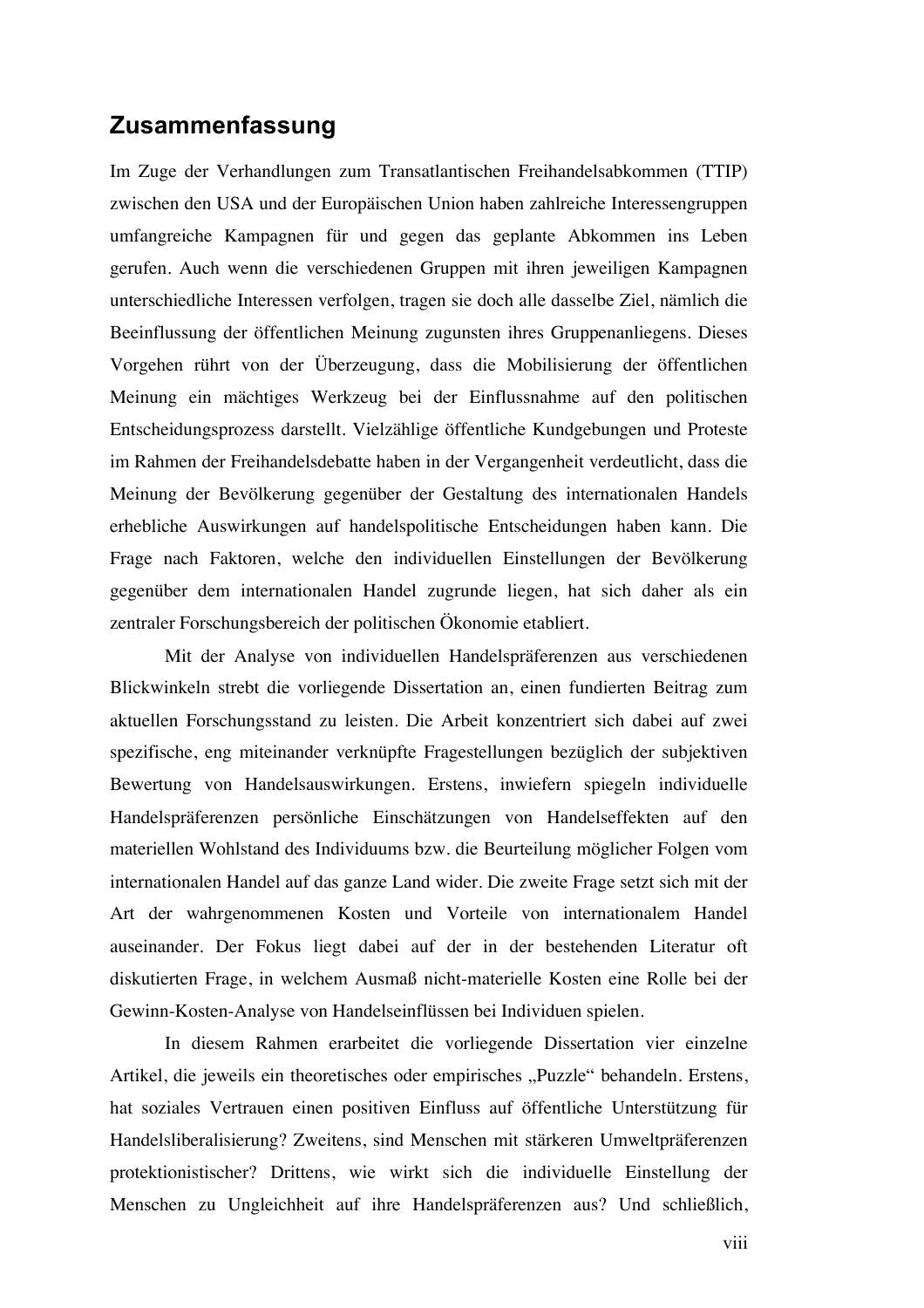welchen Einfluss hat die subjektive Wahrnehmung des Einzelnen bezüglich seiner persönlichen wirtschaftlichen Lage im Verhältnis zur Wirtschaftslage des Landes auf individuelle Handelspräferenzen?

Die theoretischen Argumentente aus den einzelnen Artikeln werden anhand statistischer Untersuchungen basierend auf Umfragedaten und Daten aus Umfrageexperimenten getestet. Der zu untersuchende Zusammenhang zwischen allgemeinem sozialem Vertrauen und individueller Haltung zum internationalen Handel wird im ersten Artikel erstmals experimentell auf Grundlage eines im Feld implementierten interaktiven Spiels in Kombination mit einer Umfrage untersucht. Die empirische Analyse des Einflusses von Umweltbewusstsein auf handelspolitische Einstellungen des Einzelnen im zweiten Artikel besteht aus einer innovativen Kombination aus Umfragen und Conjoint-Experimenten, welche ebenfalls im Feld in drei Ländern (Costa Rica, Nicaragua und Vietnam) durchgeführt wurden. Für die Untersuchung der Beziehung zwischen individueller Einstellung zu Ungleichheit und Unterstützung für die Einführung von Handelsbeschränkungen stützt sich die empirische Analyse im dritten Artikel auf Umfragedaten aus den American National Election Studies (ANES) sowie Daten aus einem Online-Umfrageexperiment. Im vierten Artikel wird die Assoziation zwischen der Wahrnehmung der eigenen finanziellen Haushaltslage des Befragten im Verhältnis zur wahrgenommenen Wirtschaftslage des Landes und seinen handelspolitischen Präferenzen ebenfalls auf Grundlage von Umfragedaten des ANES über mehrere Jahre (1992 bis 2012) untersucht. Des Weiteren wird die Analyse in diesem Artikel mit weiteren Daten, welche die Behandlung von handelspolitischen Themen in den Medien messen, ergänzt. Darauf basierend wird untersucht, inwiefern die Medienaufmerksamkeit für Handelspolitik die Beziehung zwischen subjektiver Wahrnehmung von relativem Wirtschaftsstand und individueller Einstellung zu internationalem Handel beeinflusst.

Insgesamt unterstreichen die Ergebnisse aus den vier Artikeln die Wichtigkeit eines umfassenderen Verständnisses davon, wie einzelne Menschen die Auswirkungen von Handelsliberalisierung wahrnehmen und entsprechend verarbeiten. Erstens wird deutlich, dass Menschen bei der Abwägung der Kosten und Nutzen von internationalem Handel nicht nur rein monetäre Aspekte in Betracht ziehen. Stattdessen können alternative Formen von Kosten wie zum Beispiel soziale Kosten eine ausschlaggebende Rolle in der Kosten-Nutzen-Analyse von freiem